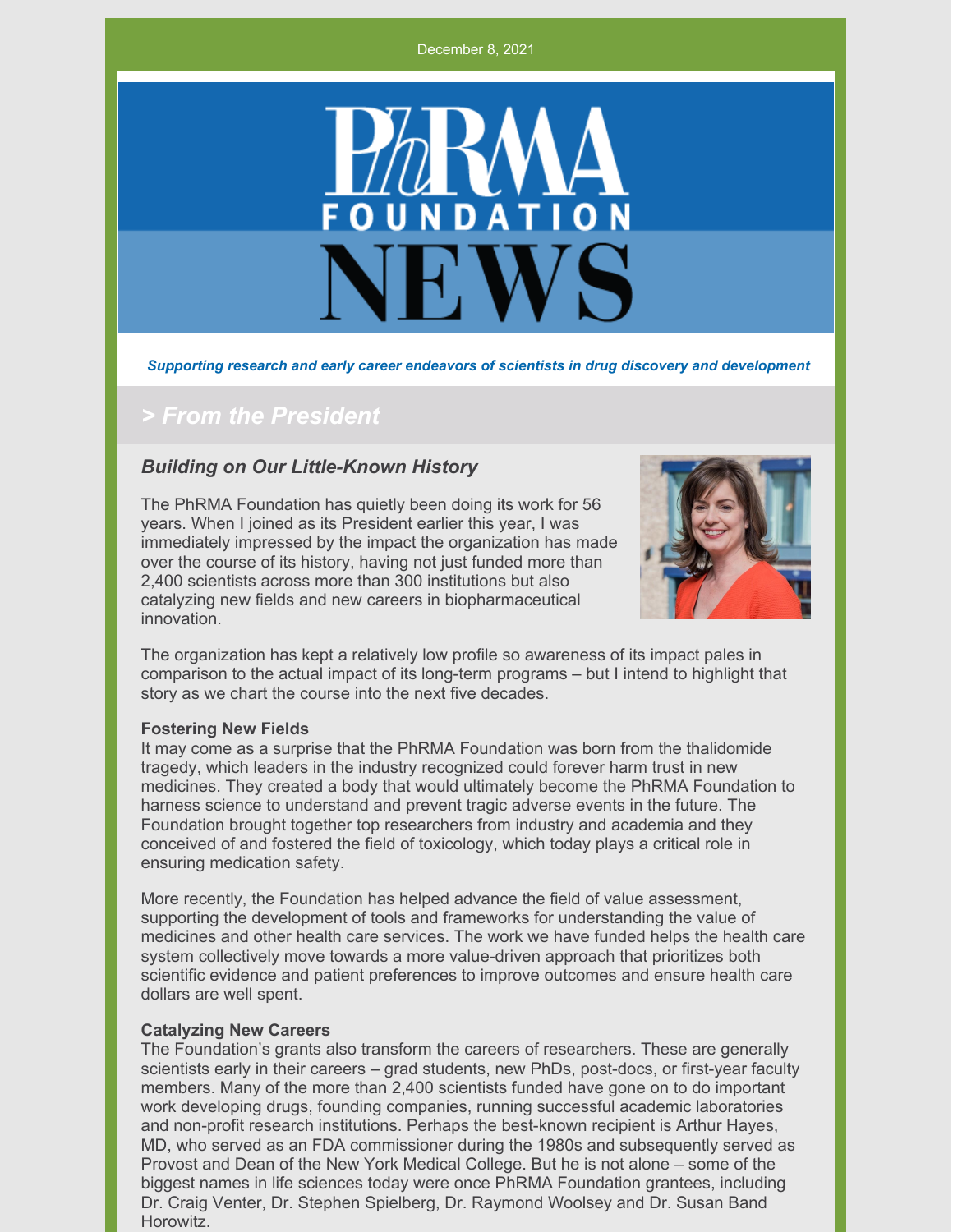The Foundation has also looked to reduce disparities in scientific research funding. Today, roughly half of our grants go to women scientists, and roughly half go to people of color. PhRMA Foundation grants, given early in careers, are useful in helping promising researchers attract subsequent dollars to fund additional research projects. Today we are expanding our diversity and inclusion efforts.

#### **The Future of the Foundation**

We stand on the shoulders of this history as we continue and grow our work to advance biopharmaceutical science and delivery. On this backdrop, we look forward to supporting the next generation of biopharmaceutical researchers to explore new technological frontiers – such as mRNA therapeutics, cell and gene therapies, and fields we haven't even imagined yet. We also have a critical opportunity to help shape a patient-centered, value-driven health care system through advanced, validated methodologies to assessing value of medicines. We will continue doing the work of the PhRMA Foundation – but, I hope, less quietly than in the past.

Amy M. Miller, PhD President PhRMA Foundation

# **Fiona H. Marshall Joins Foundation Board**

Fiona H. Marshall, PhD, FMedSci FRS, has joined the PhRMA Foundation Board of Directors.

Dr. Marshall is Senior Vice President of Discovery Sciences, Preclinical development and Translational Medicine at Merck. Previously, she served as Founder and Chief Scientific officer of Heptares (now Sosei-Heptares), a highly successful UK biotechnology company focused on structure-guided drug design of small molecules, peptides and antibody therapeutics to G protein-coupled receptors – during which she became well known for her seminal work in this field.

Dr. Marshall won the 2012 WISE Women of Outstanding Achievement for Innovation and Entrepreneurship and the 2015 RSC Malcolm Campbell Award for chemistry. She is a Fellow of the UK Academy of Medical Sciences, Honorary Fellow of the British Pharmacological Society and Honorary Fellow of the Royal Society of Chemistry, and in 2021 she was elected Fellow of the Royal Society. Dr. Marshall holds a BSc in Biochemistry from the University of Bath and PhD in Neuroscience from the University of Cambridge.

## **Fall Virtual Patient-Centered Outcomes Series Continues; Final Event is Dec. 10**

The PhRMA Foundation kicked off its new virtual webinar series on patient-centered outcomes (PCO) with events on September 17 and November 12, featuring a line-up of experts who discussed a wide range of topics related to patient-centricity in value assessment.



Executive summaries and videos of the first two events are available by clicking the links below:

- Webinar 1 Video (60 [minutes\)](https://www.youtube.com/watch?v=pqQSQAWiKYw&t=2s). History, current landscape, and gaps to advancing patient-centered outcomes and inclusive patient engagement in value assessment
- Webinar 1 [Executive](https://www.phrmafoundation.org/wp-content/uploads/2021/11/PCO-Webinar-1-Summary-Handout.pdf) Summary
- Webinar 2 Video (90 [minutes\)](https://www.youtube.com/watch?v=MncVcmSjIbA&t=53s). Spotlight on current and emerging approaches and methods to enhance patient-centricity and inclusive patient engagement in value assessment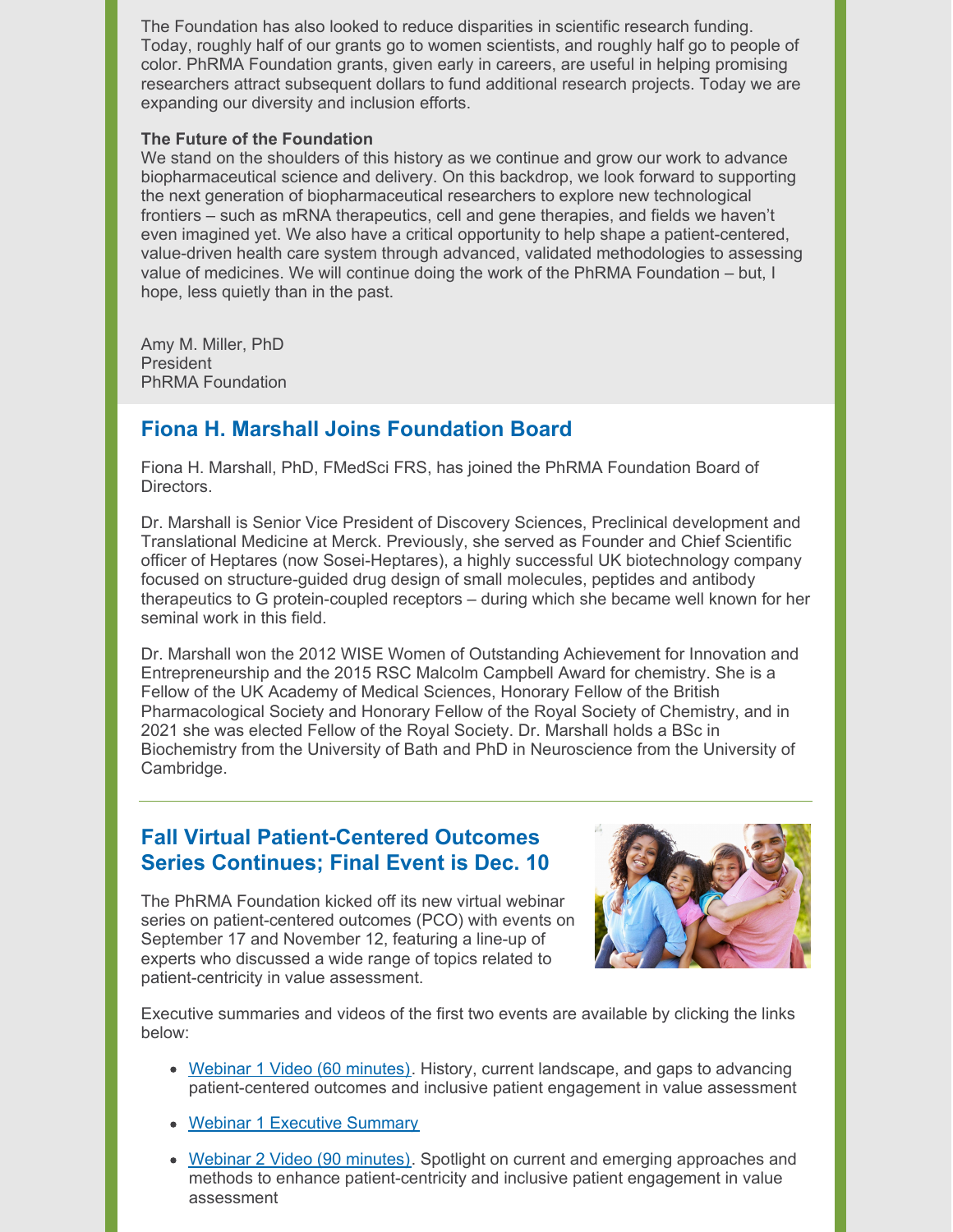• The Executive Summary for Webinar 2 is forthcoming.

Space is still available for the third webinar in the series, to be held Friday, Dec. 10, from 11 a.m. to 1 p.m. Eastern Time. Registration is free.

The focus of the Dec. 10 webinar will be "Looking Forward: Opportunities Towards a Collaborative Research Agenda for Patient-Centered Evidence Generation and Broad Impact Beyond Current Models."

Two panel discussions will identify opportunities to develop and implement a patientcentered outcomes/impacts and inclusive research agenda with broad impacts beyond any particular value-based model specification.

Panel 1 will discuss a key challenge in patient centered outcomes research – the lack of data available to measure PCOs, especially these not captured in clinical trials.

Panel 2 will discuss how value assessment research can capture and communicate differences in outcomes and preferences that impact diverse and underrepresented populations.

Panelists will include:

**Charlene Son Rigby,** Chief Executive Officer, RARE-X; **Eberechukwu Onukwugha, MS, PhD,** Associate Professor, University of Maryland, Baltimore; **Lori Frank, PhD,** Senior Scientist, RAND Corporation, President, ISOQOL; **Stacey Kowal,** MS, Principal, Health Policy and Systems Research, Genentech; and **Edward Lee, PhD,** Head, US Health Economics and Outcomes Research (HEOR) Strategy, UCB.

Moderators will include **Bari Talente,** EVP, Advocacy and Healthcare Access, National Multiple Sclerosis Society; and **Jennifer Bright, MPA,** President, Innovation and Value Initiative (IVI).

For more detailed background and to register for the December 10 event, please visit our [registration](https://web.cvent.com/event/6fb0967e-da9a-42cd-a55f-2627c5fdb7c9/summary) page.

# **Call for Grant Applications Approaching for Applications for the Foundation's Health Outcomes and Translational Medicine Awards**

The deadline for funding in the Foundation's Health [Outcomes](http://www.phrmafoundation.org/awards) and [Translational](http://www.phrmafoundation.org/awards) Medicine categories is **February 1, 2022**. Awards for Health Outcomes Research include predoctoral and postdoctoral fellowships, as well as research starter grants. Awards for Translational Medicine include postdoctoral fellowships and research starter grants.

#### **Health Outcomes Research**

**Predoctoral fellowships** provide \$25,000 per year in stipend support to promising students during advanced stages of training and thesis research and for the career development of scientists prepared to engage in health outcomes research. Funding may be requested for 12, 18 or 24 months.

**Postdoctoral fellowships** are two-year awards that provide \$60,000 per year in stipend support for individuals engaged in a research training program that will extend their credentials in health outcomes research and will strengthen representation of health outcomes research in schools of pharmacy, medicine, nursing and public health.

**Research starter grants** offer financial support to individuals beginning independent research careers in health outcomes research at the faculty level. They provide \$100,000 for one year.

#### **Translational Medicine**

**Postdoctoral fellowships** support individuals engaged in multidisciplinary/collaborative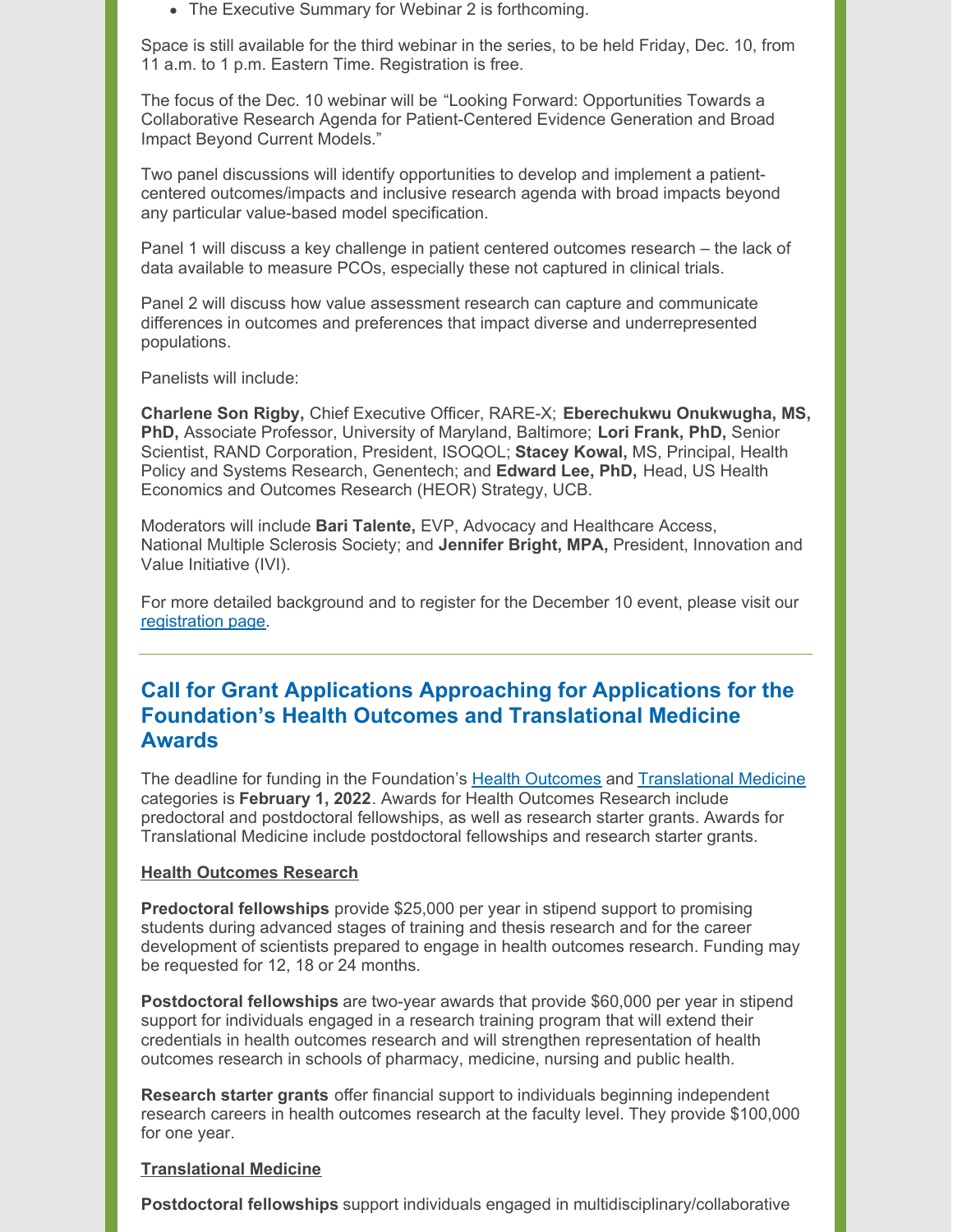research training programs that will extend their credentials in Translational Medicine. The fellowships are for two years and provide \$60,000 in stipend support per year. The second year of funding is based upon the PhRMA Foundation receiving a satisfactory progress report from the applicant upon completion of the first ten months of funding.

**Research starter grants** offer financial support to individuals beginning independent research careers in translational medicine at the faculty level. They provide \$100,000 for one year.

To learn more about these awards, visit [www.phrmafoundation.org/awards](http://www.phrmafoundation.org/awards). The application portal will open December 20, 2021.



## **Foundation-Funded Value Assessment Leaders' Papers Published**

#### *Journal of Managed Care and Specialty Pharmacy*

The winning entries in the first **Health Equity Challenge** Award have been published in a special [supplement](http://www.phrmafoundation.org/challenge-awards/) of the *Journal of Managed Care and Specialty Pharmacy*. You can read all of the papers by [clicking](https://www.jmcp.org/pb-assets/Supplements/Supplement9-a-1631549800.pdf) here.

**First Place:** *Drivers of Health Disparities and Consequences for COVID-19 Vaccine Choices: Modelling Health Preference Heterogeneity among Underserved Populations.*

**Authors:** Eline M. van den Broek-Altenburg, PhD, Larner College of Medicine at the University of Vermont; Jamie S. Benson, BA, Larner College of Medicine at the University of Vermont; Adam J.



Atherly, PhD, Larner College of Medicine at the University of Vermont; Stephane Hess, PhD, Choice Modelling Centre and Institute for Transport Studies, University of Leeds.

**Second Place:** *Using Latent Class and Quantum Models to Value Equity in Healthcare: A Tale of Two Stories.*

**Author:** Surachat Ngorsuraches, PhD, Auburn University

**Third Place (tie):** *It's Time to Represent: Shifting the paradigm to improve the quality of inputs into value assessment frameworks.*

**Authors:** Leticia R. Moczygemba, PharmD, PhD, TxCORE, University of Texas at Austin; Carolyn M. Brown, PhD, TxCORE, University of Texas at Austin; Michael Johnsrud, PhD, RPh, TxCORE, University of Texas at Austin.

**Third Place (tie):** *Incorporating Health Equity into Value Assessment: Frameworks, Promising Alternatives, and Future Directions.*

**Authors:** Vakaramoko Diaby, PhD, University of Florida; Askal Ali, PhD, Florida A&M University; Aram Babcock, PharmD, MS, MBA, University of Florida; Joseph Fuhr, PhD, University of Florida; Dejana Braithwaite, PhD, University of Florida.

#### *Value & Outcomes Spotlight*

The winning papers from the 2020 [Patient-Centered](http://www.phrmafoundation.org/challenge-awards/) Outcomes Challenge Award have been featured in the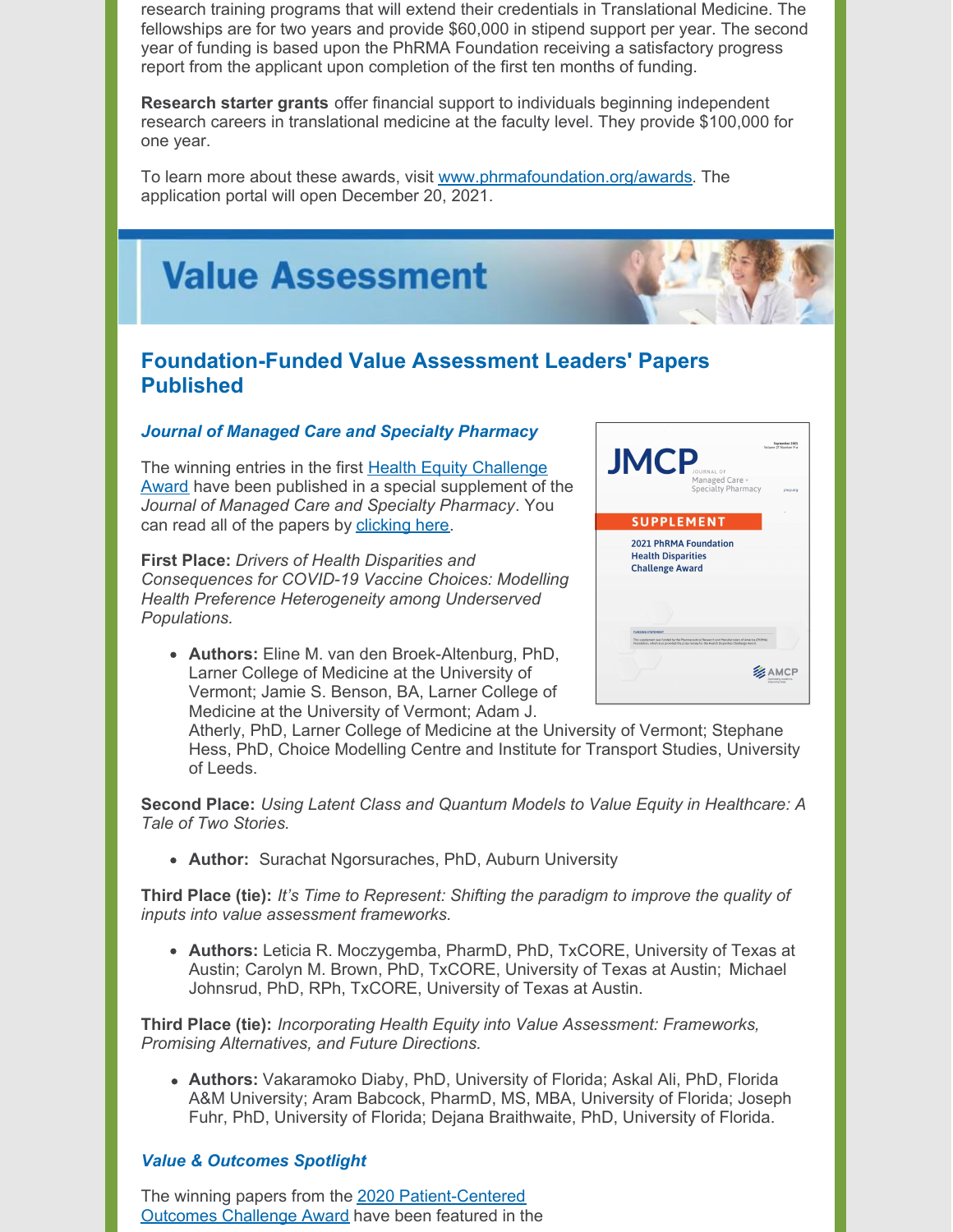September 2021 supplemental issue of *Value & Outcomes Spotlight*. The entire issue can be [downloaded](https://www.ispor.org/docs/default-source/default-document-library/ispor_vos_phrma-supplement_final43ef473b095444ddb5627da3ad71f6df.pdf?sfvrsn=37bb0339_0) by clicking here. You can view each paper individually below:

**First Place**: *Generalized Risk-Adjusted [Cost-Effectiveness](https://www.ispor.org/publications/journals/value-outcomes-spotlight/vos-archives/issue/view/patients-versus-process-the-data-and-the-drivers-behind-patient-centered-outcomes/generalized-risk-adjusted-cost-effectiveness-(grace)-ensuring-patient-centered-outcomes-in-healthcare-decision-making) (GRACE): Ensuring Patient-Centered Outcomes in Healthcare Decision Making*

**Authors:** Charles E. Phelps, PhD, University of Rochester; Darius N. Lakdawalla, PhD, University of Southern California School of Pharmacy and Schaeffer Center for Health Policy & Economics.

**Second Place**: *Nudging Health Economists: A Process for Systematic Identification of [Patient-Centered](https://www.ispor.org/publications/journals/value-outcomes-spotlight/vos-archives/issue/view/patients-versus-process-the-data-and-the-drivers-behind-patient-centered-outcomes/nudging-health-economists-a-process-for-systematic-identification-of-patient-centered-outcomes-for-inclusion-in-value-assessment) Outcomes for Inclusion in Value Assessment*

| 5 D | EPTEMBER 2021 SUPPLEMENT   VOL. 7, NO. 52<br><b>VALUE &amp; OUTCOMES</b><br><b>OTLIGHT</b><br>A magazine for the global HEOR community.                     |  |
|-----|-------------------------------------------------------------------------------------------------------------------------------------------------------------|--|
|     | <b>PATIENTS VS PROCESS</b><br>The Data and the Drivers Behind<br><b>Patient-Centered Outcomes</b><br>IN THIS ISSUE                                          |  |
|     | Putting the Patient Voice First: Novel Approaches to Incorporating                                                                                          |  |
|     | Patient-Centered Outcomes in Value Assessment                                                                                                               |  |
|     | Generalized Risk-Adjusted Cost-Effectiveness: Ensuring<br>Patient-Centered Outcomes in Healthcare Decision Making                                           |  |
|     | Nudging Health Economists: A Process for Systematic Identification of<br>Patient-Centered Outcomes for Inclusion in Value Assessment                        |  |
|     | Evolution of Precision Medicine: Applying a Population-Based Evidence<br>Assessment Repository to Achieve Patient-Centered Outcomes at the<br>Point of Care |  |
|     | Coproduction in Learning Healthcare Systems is the Key to Unlocking<br>True Healthrane Value                                                                |  |
|     |                                                                                                                                                             |  |

**Authors:** T. Joseph Mattingly II, PharmD, MBA, PhD, University of Maryland School of Pharmacy; Julia F. Slejko, PhD, University of Maryland School of Pharmacy; Elisabeth M. Oehrlein, PhD; MS, National Health Council; Eleanor M. Perfetto, PhD, MS, National Health Council, University of Maryland School of Pharmacy.

**Third Place (tie):** *Evolution of Precision Medicine: Applying a [Population-Based](https://www.ispor.org/publications/journals/value-outcomes-spotlight/vos-archives/issue/view/patients-versus-process-the-data-and-the-drivers-behind-patient-centered-outcomes/evolution-of-precision-medicine-applying-a-population-based-evidence-assessment-repository-to-achieve-patient-centered-outcomes-at-the-point-of-care) Evidence Assessment Repository to Achieve Patient*.

**Authors:** Jonathan H. Watanabe, PharmD, PhD, University of California Irvine School of Pharmacy and Pharmaceutical Sciences; Derjung M. Tarn, MD, PhD, University of California Los Angeles School of Medicine; Jan D. Hirsch, PhD, University of California Irvine School of Pharmacy and Pharmaceutical Sciences.

**Third Place (tie):** *[Coproduction](https://www.ispor.org/publications/journals/value-outcomes-spotlight/vos-archives/issue/view/patients-versus-process-the-data-and-the-drivers-behind-patient-centered-outcomes/coproduction-in-learning-healthcare-systems-is-the-key-to-unlocking-true-healthcare-value) in Learning Healthcare Systems Is the Key to Unlocking True Healthcare Value*.

**Author:** Brandy Fureman, PhD, Epilepsy Foundation, Epilepsy Learning Healthcare System.

# **Foundation Commentaries Highlight the Work of Foundation's Centers of Excellence**

Two recently published commentaries have highlighted the work of the Foundation's Centers of Excellence in Value [Assessment](http://www.phrmafoundation.org/centers-of-excellence-in-value-assessment/).

Writing in the September issue of the *American Journal of Accountable Care*, Joey Mattingly, PhD, of the [Patient-Driven](https://www.pharmacy.umaryland.edu/centers/patient-driven-values-healthcare-evaluation-pave/) Values in Healthcare Evaluation (PAVE) Center at the University of Maryland School of Pharmacy discussed the Patient Centered Outcomes Research Institute's recently updated mandate and what it means for the field of value assessment research, including discussion of his own work developing a novel economic model to assess the value of Hepatitis C therapies that incorporated patient-informed value elements. You can read the [article](https://www.ajmc.com/view/pcori-s-expanded-mandate-creates-new-opportunities-for-value-assessment-research) here.

A column in *MedCity News* highlighted the work of another of the Foundation's Centers, the Research Consortium for Health Care Value [Assessment.](https://www.hcvalueassessment.org/) Authored by Allison Oakes, PhD, a Senior Researcher on the Enterprise Health Services Research Team at Anthem, the column highlights the Consortium's work to identify, measure and develop strategies to reduce the [prevalence](https://medcitynews.com/2021/09/reducing-low-value-care-starts-by-understanding-its-drivers/) of low-value care across the U.S. health care system. You can read the article here.

# **PhRMA Foundation 2020 Annual Report Published**

The PhRMA Foundation has released its 2020 annual report, highlighting a year of activity that included \$3.7